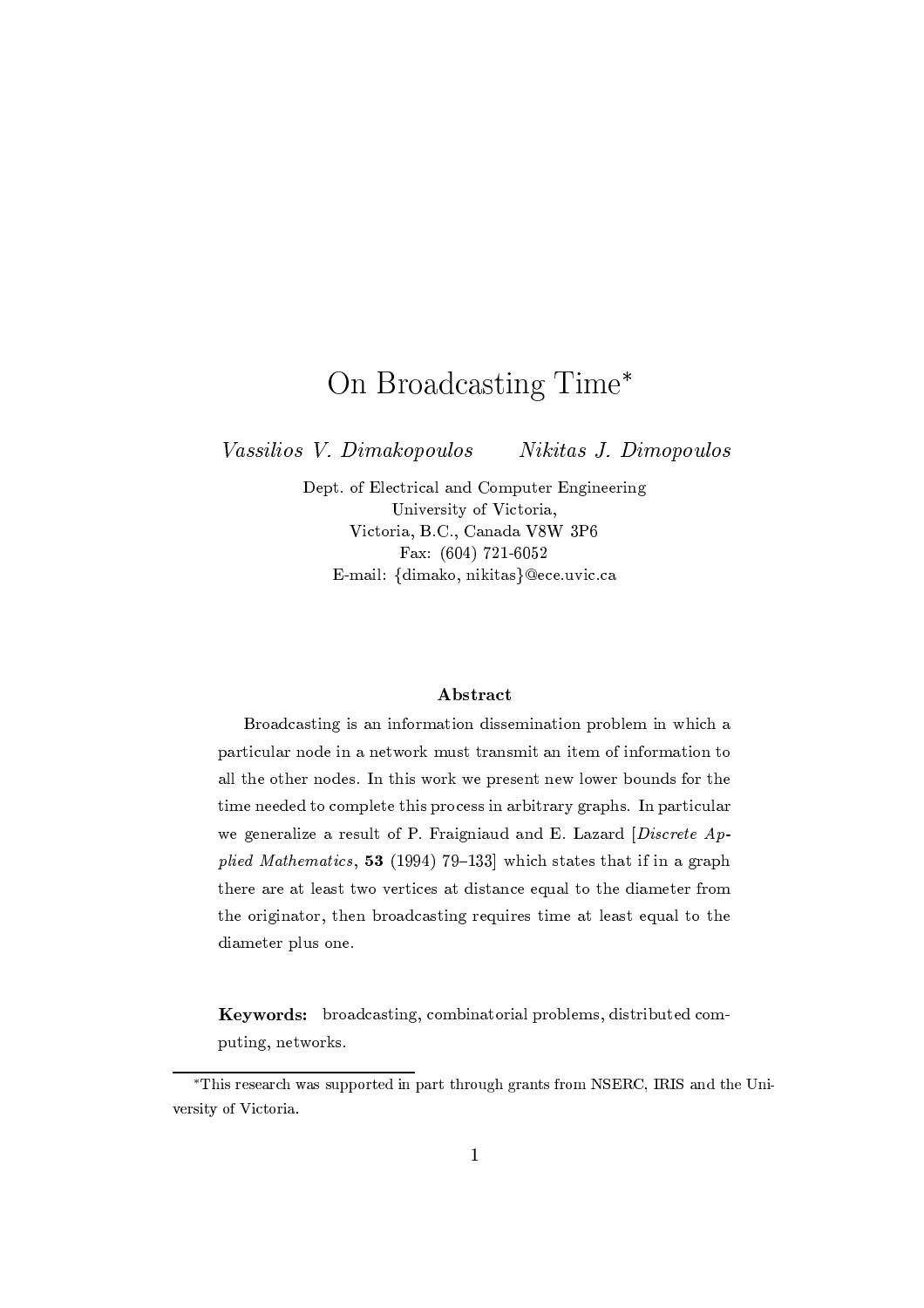### Introduction  $\mathbf 1$

Information dissemination, apart from its theoretical interest, has always been of practical importance especially when it comes to network computing and, more recently, distributed-memory multiprocessors. Broadcasting in particular is an essential operation in the majority of parallel algorithms. One important class is parallel numerical algorithms  $[1, 2]$ .

Consider a connected graph (or *network*)  $G$  and a particular vertex (or *node*) v which we will call *source* or *root*. The model we will follow is the *single-port* one whereby each node may utilize only one of its incident links at a time. More formally, broadcasting from  $v$  involves the transmission of a message from  $v$  to the rest of the vertices in G subject to the following constraints:

- each transmission involves exactly two vertices
- each transmission requires one time unit (or  $step$ )
- a vertex may call at most one other vertex per time unit
- a vertex may only transmit to an adjacent vertex.

The broadcasting time of a root vertex v, denoted  $B(v)$ , is the minimum number of time units required to complete broadcasting *i.e.* to have all other vertices informed about the message. One of the first known results is that since the number of informed vertices can at most double after each step,  $B(v) \geq \log_2 n$ , where *n* is the number of vertices in G.

There has been a substantial amount of work on the problem. Hedetniemi, Hedetniemi and Liestman [3] and Fraigniaud and Lazard [4] gave two excellent surveys on the subject. A large portion of the work has been concentrated on constructing efficient broadcast graphs, *i.e.* graphs that allow for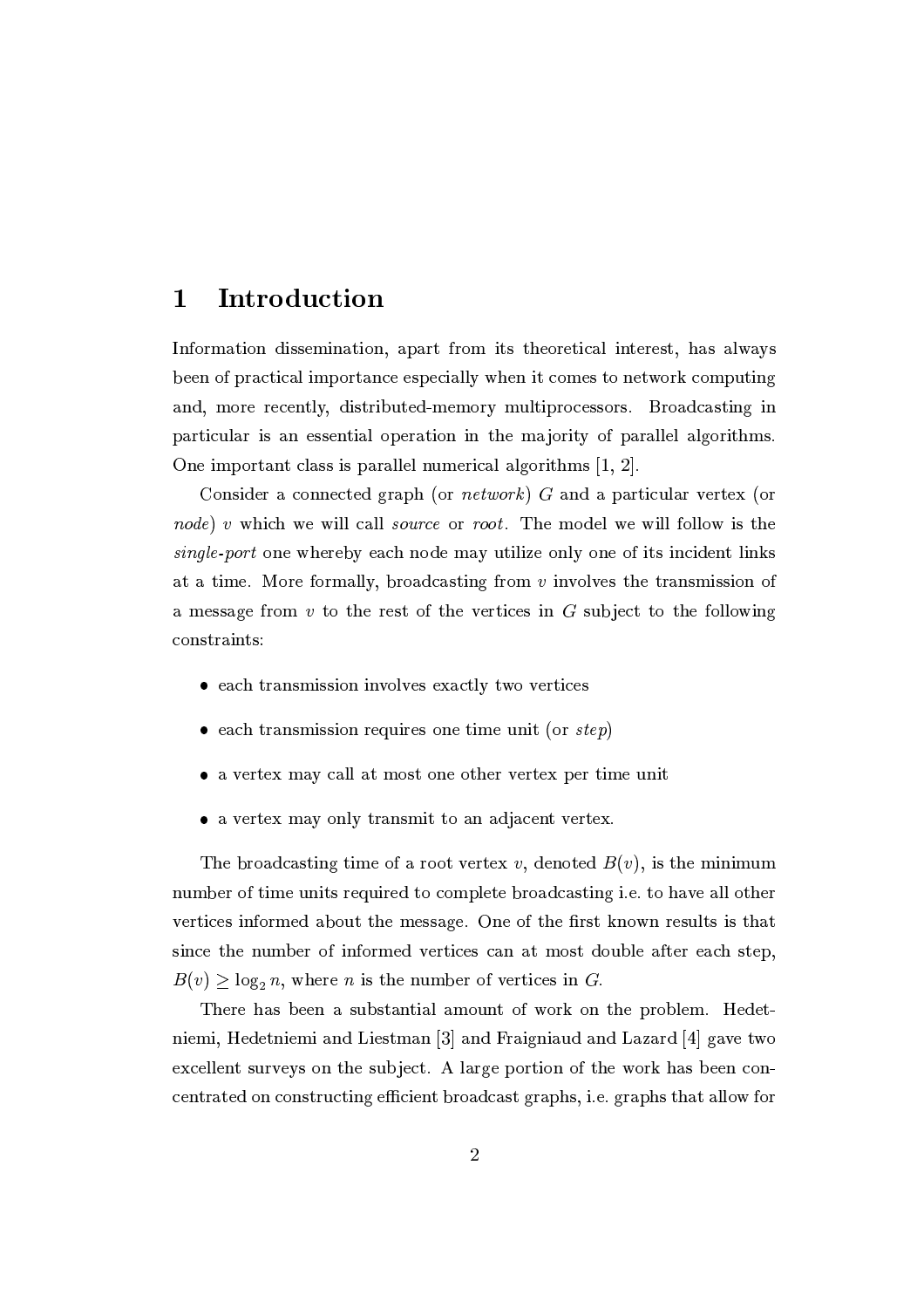broadcasting in the minimum possible time and contain as few edges as possible; see for example [5] and the references therein. The rest of the work on the problem concentrates mostly on developing minimum-time algorithms or determining bounds on the broadcasting time of particular classes of graphs.

In this paper we derive general lower bounds for the broadcasting problem in arbitrary graphs. Assume that the farthest node from v is at distance  $e(v)$  $(e(v))$  is known as the *eccentricity* of node v). Except for  $B(v) \ge \log_2 n$ , the only other general bound known is that  $B(v) \geq e(v)$ ; this is easy to see since nodes at *any* distance d away from a source node cannot be reached in less than d steps. Fraigniaud and Lazard [4] showed that if there exist at least 2 nodes at distance  $e(v)$  from the source node, then at least  $e(v) + 1$  steps are required. We show here that a general formula may be derived based on the number of nodes at distance greater than a given constant.

### **A New Lower Bound**  $\overline{2}$

Consider a graph  $G$  and let  $v$  be the source node. We will assume that there exist  $n_i$  nodes in G which are at distance i from v, for all  $i = 1, 2, ..., e(v)$ . The sequence  $\{n_1, n_2, \ldots, n_{e(v)}\}$  is known as the *distance degree sequence* of node v [6]. Based on this sequence, we are going to derive a lower bound for the broadcasting time,  $B(v)$ , of node v.

Let  $r(\ell, t)$  be the *maximum* possible number of distinct nodes that can be reached through paths of length  $\ell$  from v and which get informed exactly at time t. The quantity  $r(\ell,t)$  is just an upper bound on the number of such nodes, independently of the the structure of the network. Consider all nodes who got informed some time before t, through a path of length  $\ell-1$ . At time t, each of these nodes can at most inform one other node, and this node will receive the message through a path of length  $\ell$ . Therefore  $r(\ell,t)$  is described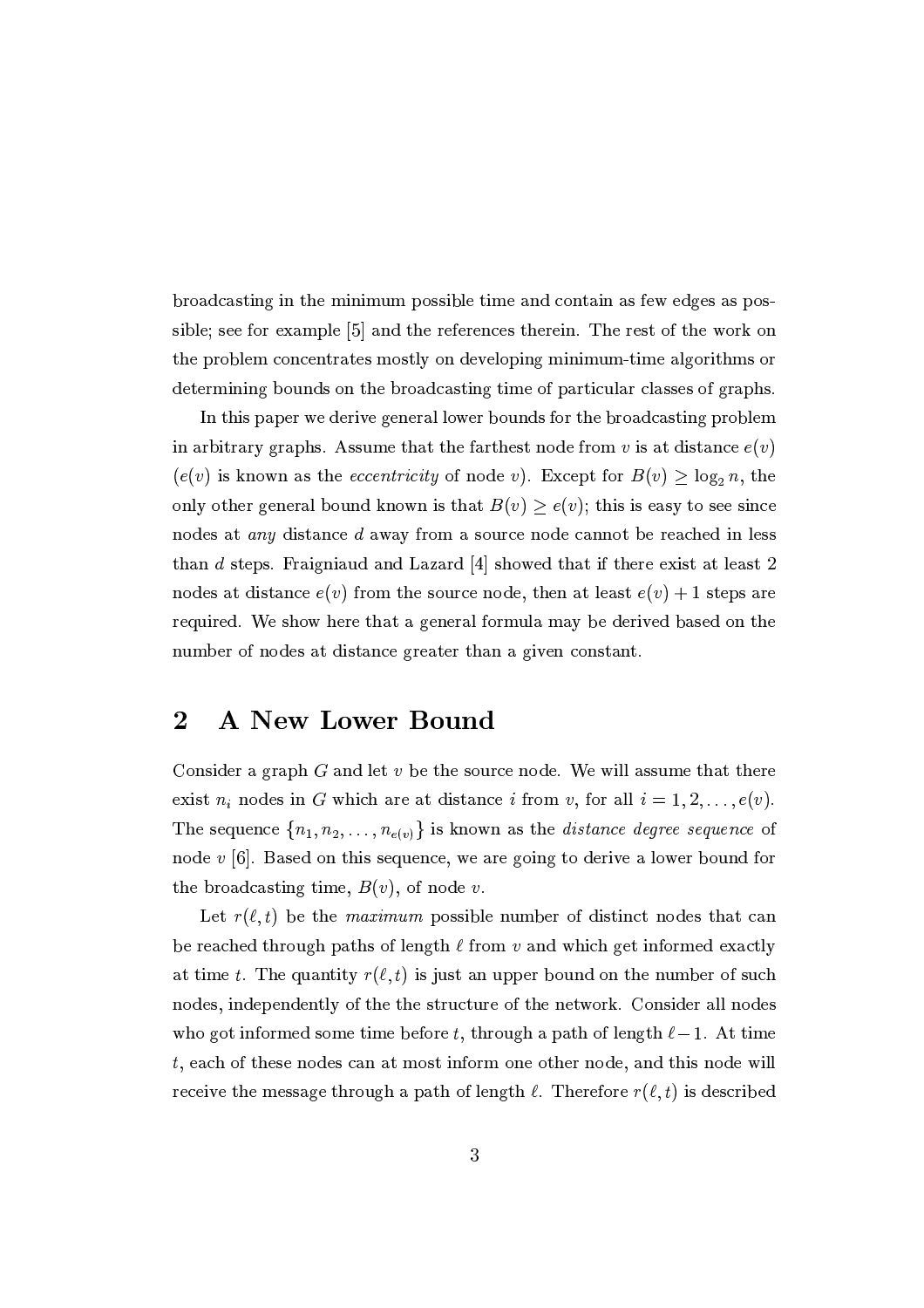by the following recursion:

$$
r(\ell, t) = r(\ell - 1, t - 1) + r(\ell - 1, t - 2) + \cdots + r(\ell - 1, \ell - 1). \tag{1}
$$

Notice that if  $\ell > t$  then no node  $\ell$  links away from v has been informed as of time t. Thus  $r(\ell, t) = 0$  for  $\ell > t$  and this is why the above recursion stops at the term  $r(\ell-1,\ell-1)$ . The recursion thus holds for any  $t \geq \ell$  and  $\ell \geq 1$ . Since the root can inform at most one of its neighbors at a time, only one node at distance 1 from the root can be informed at any step  $t \geq 1$ , leading to the boundary condition  $r(1,t) = 1$ . We finally define  $r(0,0) = 1$ ; the source is assumed to become aware of the message at time 0. It should be noted that a limited-history version of the above recursion was derived in [7] for graphs with maximum degree of four.

Lemma 1

$$
r(\ell,t) = \binom{t-1}{\ell-1}.
$$

**Proof:** Eq. (1) can be written in a more familiar form by observing that  $r(\ell-1, t-2) + r(\ell-1, t-3) + \cdots + r(\ell-1, \ell-1) = r(\ell, t-1)$ . Consequently we have

$$
r(\ell,t) = r(\ell-1,t-1) + r(\ell,t-1).
$$

with  $r(1,t) = 1$  for  $t \ge 1$ . Using the standard technique of generating functions, it can easily be shown that the solution of the above recursion is  $r(\ell,t) = \binom{t-1}{\ell-1}$  [8].  $\Box$ 

#### $2.1$ **General Networks**

Based on the above, we may express a general lower bound on broadcasting from node v. As we already mentioned, nodes that receive the message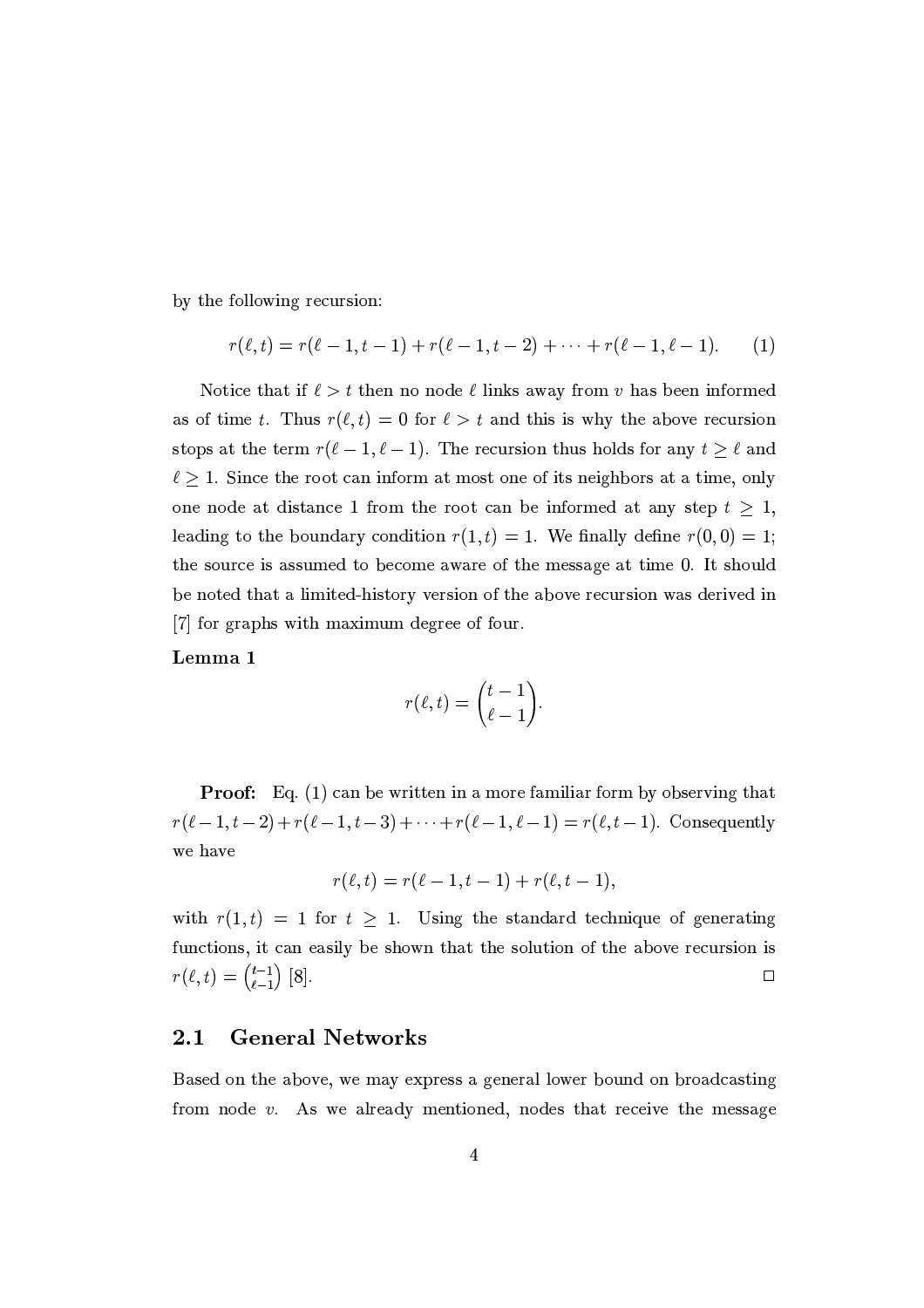through paths of length  $\ell$  are not necessarily at distance  $\ell$  from  $v$ . In general, if a vertex is at distance  $\ell'$  from v, it may be informed through any path of length  $\ell \geq \ell'$ . Concentrate on distance d and assume that broadcasting finishes at time  $B(v) = T$ . Then by time T all nodes at distance d or more must have been informed. According to the distance degree sequence, the number of nodes at distance at least  $d$  from  $v$  is

$$
R_d = \sum_{i=d}^{e(v)} n_i.
$$

Since such nodes must be informed through paths of length at least  $d$ , we must have

$$
\sum_{\ell=d}^{T} \sum_{t=\ell}^{T} r(\ell, t) \geq R_d
$$

From Lemma 1 we obtain

$$
\sum_{\ell=d}^{T} \sum_{t=\ell}^{T} r(\ell, t) = \sum_{\ell=d}^{T} \sum_{t=\ell}^{T} {t-1 \choose \ell-1}.
$$

The sum on the right-hand side evaluates to  $\sum_{\ell} {T \choose \ell}$  [8]. Hence,

$$
\sum_{\ell=d}^{T} \sum_{t=\ell}^{T} r(\ell, t) = \sum_{\ell=d}^{T} \binom{T}{\ell} \ge R_d.
$$
 (2)

We have thus proven the following:

**Theorem 2** If  $R_d$  is the number of nodes at distance  $d$  or more from  $v$  and T is the minimum t such that  $\sum_{\ell=d}^{t} {t \choose \ell} \geq R_d$  then  $B(v) \geq T$ , i.e. broadcasting from  $v$  requires at least  $T$  steps.

Notice that if  $d = 0$ ,  $R_d = n$ , i.e. all nodes in the network are included. In this case, using standard results,  $(2)$  reduces to

$$
\sum_{\ell=0}^{T} \binom{T}{\ell} = 2^{T} \ge n,
$$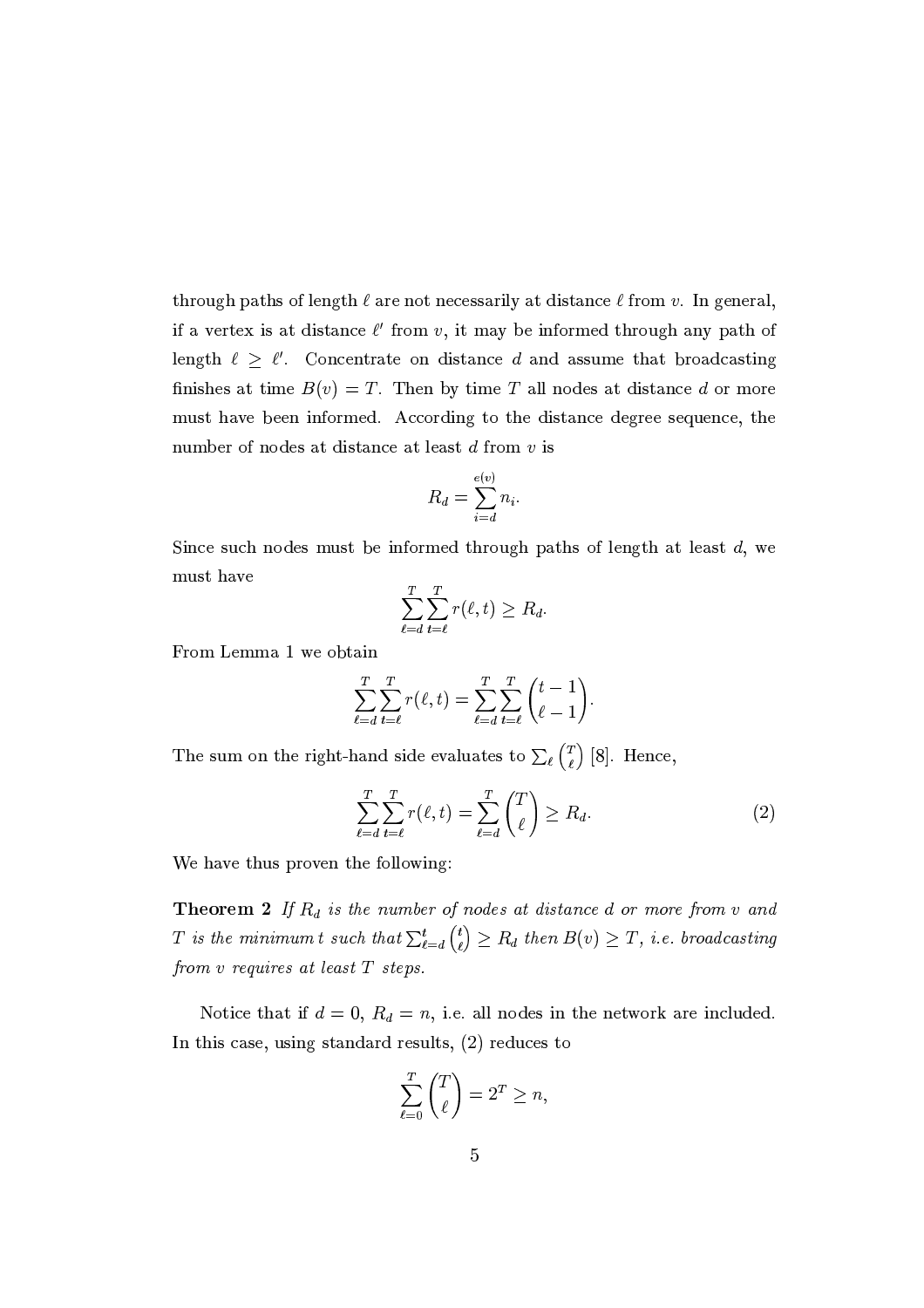which gives  $T \geq \log_2 n$ , the well-known bound for any network.

At the other extreme, consider the case of  $d = e(v)$ . If T is equal to  $e(v)$  then (2) shows that  $R_{e(v)} = n_{e(v)} \leq 1$ . This was a result derived in [4]. We may obtain similar results for other values of  $T \geq e(v)$ . For example, if  $T = e(v) + 1$  then (2) gives  $\binom{e(v)+1}{e(v)} = e(v) + 1 \ge n_{e(v)}$ . Consequently, if there exist more than  $e(v) + 1$  nodes at distance  $e(v)$  from the source node, broadcasting requires at least  $e(v) + 2$  steps.

We next give an approximate formula for the minimum  $T$  due to the difficulty associated with handling inequality (2).

**Corollary 3** Broadcasting from v requires time at least equal to

$$
T = \begin{cases} 2d - 1 & \text{if } R_d = 4^{d-1} \\ \log_2(4^{d-1} + R_d) & \text{if } R_d > 4^{d-1} \\ \frac{d}{2} + [d!(R_d - 1)]^{1/(d+1)} & \text{if } R_d < 4^{d-1}. \end{cases}
$$

**Proof:** Setting  $T = 2d - 1$ , (2) evaluates to

$$
\sum_{\ell=d}^{2d-1} \binom{2d-1}{\ell} = \frac{1}{2} \sum_{\ell=0}^{2d-1} \binom{2d-1}{\ell} = \frac{1}{2} 2^{2d-1} = 4^{d-1} \ge R_d,
$$

hence the first branch of the result.

If  $R_d > 4^{d-1}$  then  $T > 2d - 1$ . We obtain

$$
\sum_{\ell=d}^{T} {T \choose \ell} = \sum_{\ell=0}^{T} {T \choose \ell} - \sum_{\ell=0}^{d-1} {T \choose \ell} \\
\leq \sum_{\ell=0}^{T} {T \choose \ell} - \sum_{\ell=0}^{d-1} {2d-1 \choose \ell} \\
= 2^{T} - \frac{1}{2} 2^{2d-1}.
$$

Hence,  $2^T \ge 4^{d-1} + R_d$ , or  $T \ge \log_2(4^{d-1} + R_d)$ .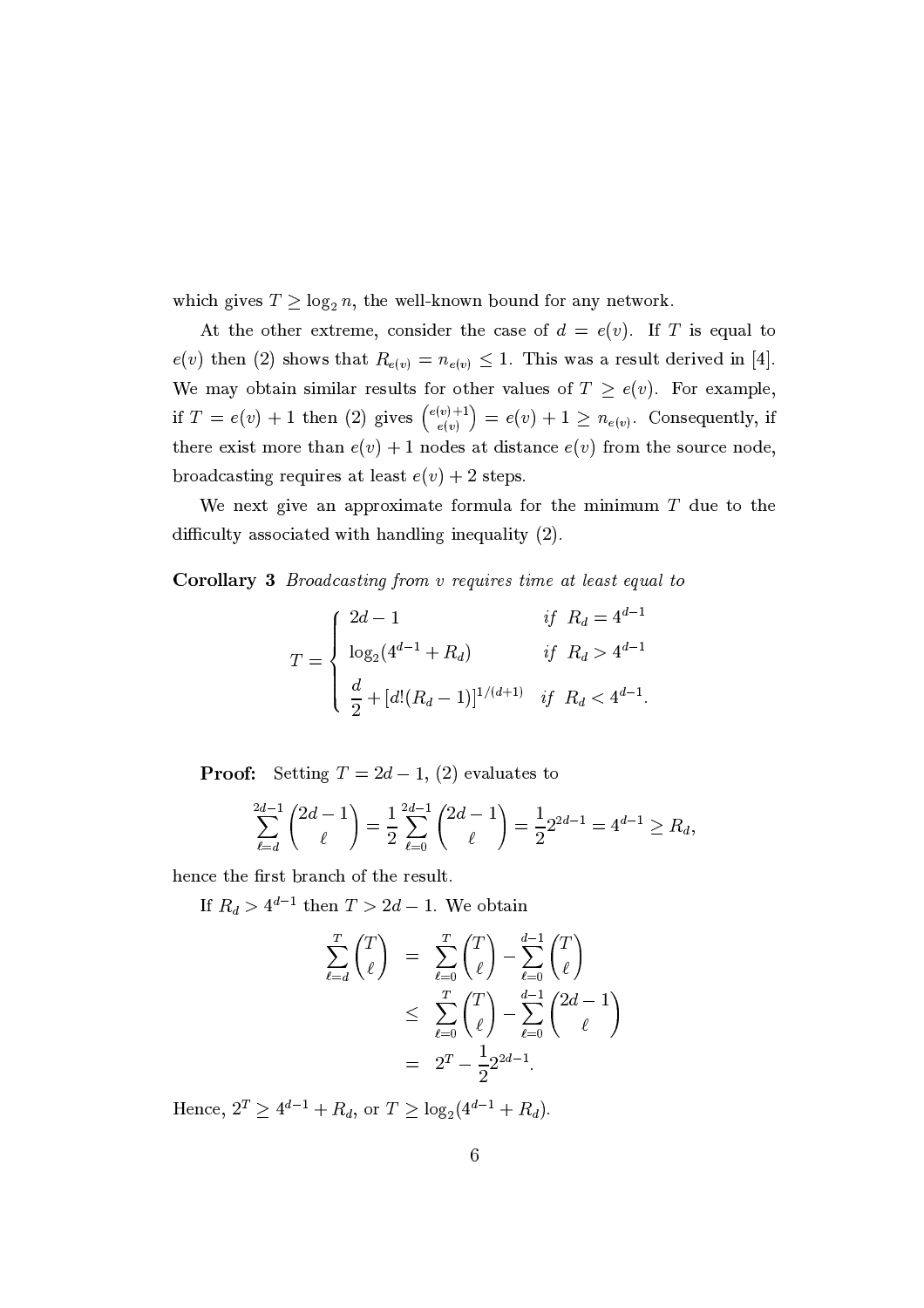If  $R_d < 4^{d-1}$  then  $T < 2d - 1$ . In this case the maximum term of the sum in (2) is  $\binom{T}{d}$ . Consequently,

$$
\sum_{\ell=d}^{T} \binom{T}{\ell} \le (T-d) \binom{T}{d} + 1.
$$

By standard combinatorial properties,  $(T - d) \begin{pmatrix} T \\ d \end{pmatrix} = (d + 1) \begin{pmatrix} T \\ d+1 \end{pmatrix}$ . Hence,

$$
\sum_{\ell=d}^{T} {T \choose \ell} \le (d+1) \frac{(T-d)(T-d+1)\cdots T}{(d+1)!} + 1.
$$

It is known that given m numbers  $a_1, \ldots, a_m$ , their geometric mean  $(a_1 \cdots a_m)^{1/m}$ is less or equal to their arithmetic mean  $(a_1 + \cdots + a_m)/m$  [9]. Thus, we seek the minimum  $T$  such that

$$
\frac{[T-\frac{d}{2}]^{d+1}}{d!} \ge R_d - 1.
$$

Taking the  $(d+1)$ th root of both sides yields the desired result (last branch of the equation).

As a final note, for large m, Stirling's approximation gives m!  $\approx$  $\sqrt{2\pi m}(m/e)^m$ , where e is the base of the natural logarithms. Consequently, if d is large and  $R_d \leq 4^{d-1}$ , the last branch of the corollary can be written as

$$
T \ge \frac{d}{2} + \frac{d+1}{e} \left( \frac{(R_d - 1)\sqrt{2\pi}}{\sqrt{d+1}} \right)^{\frac{1}{d+1}}.
$$

 $\Box$ 

#### $2.2$ **Trees**

Trees are of particular interest since a broadcasting algorithm actually defines a spanning tree of the underlying network. The interested reader is referred to [10]. If the network is a tree, the path between any two nodes is unique and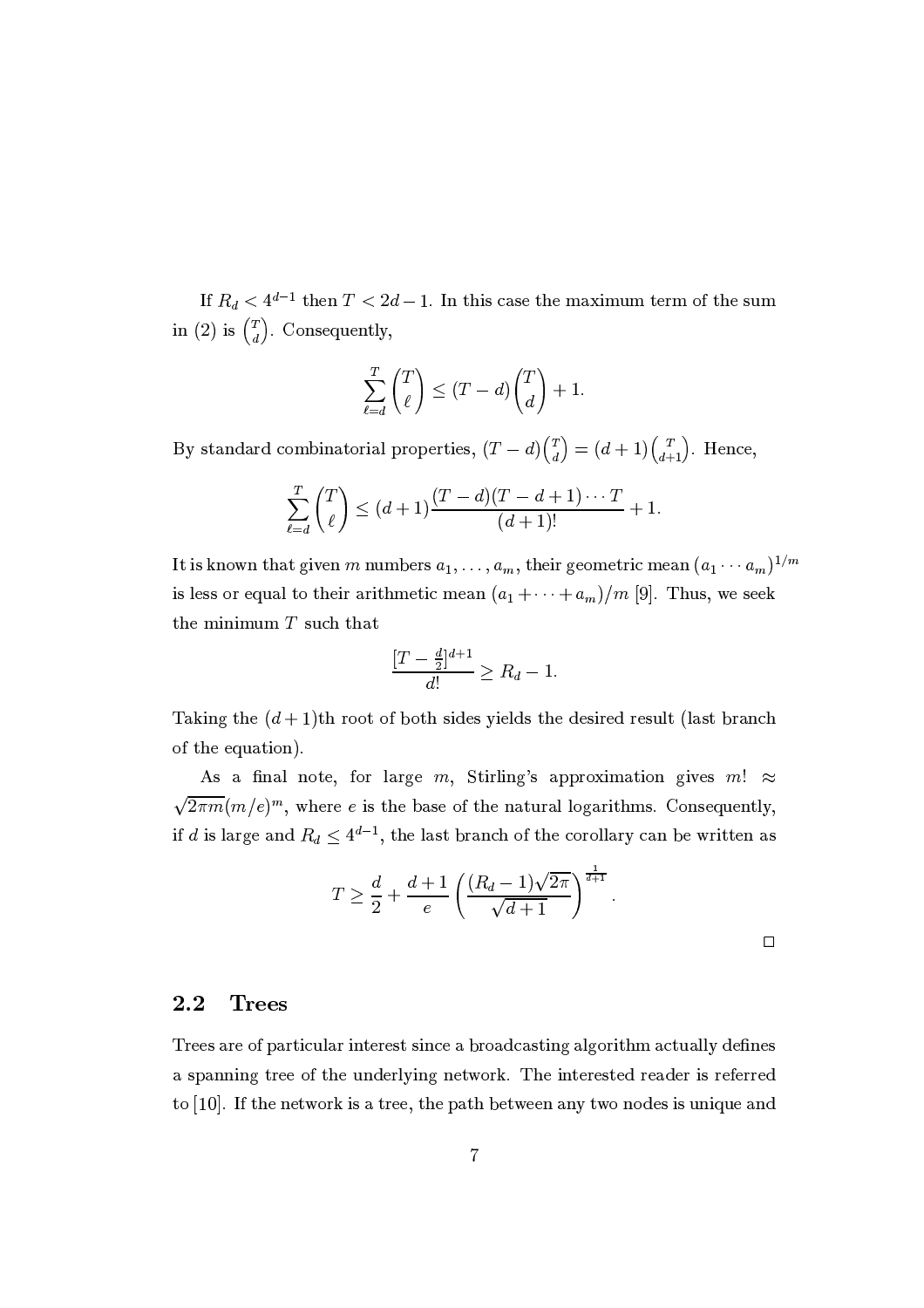as a consequence, nodes informed through a path of length  $\ell$  are at distance exactly  $\ell$  from the root; (2) may thus take the simpler form

$$
\sum_{t=d}^{T} r(d,t) = \binom{T}{d} \geq n_d,
$$

which leads to the following corollary.

**Corollary** 4 If the network is a tree rooted at  $v$  and  $T$  is the minimum  $t$ such that  $\binom{t}{d} \geq n_d$  then  $B(v) \geq T$ , i.e. broadcasting from v requires at least  $T$  steps.

It is interesting to note that if  $h = e(v)$  is the height of the tree, according to the above corollary, if broadcasting is to be completed in the minimum number of steps (i.e.  $T = h$ ) then there must exist at most  $\binom{h}{\ell}$  nodes in any level  $\ell$  of the tree. Trees with exactly  $\binom{h}{\ell}$  nodes at every level  $\ell = 0, 1, \ldots, h$ and which achieve this minimum broadcasting time are unique and are known as binomial trees  $[10]$ .

### 3 **Summary**

In conclusion, we derived lower bounds on the time needed to broadcast from a vertex in arbitrary networks. The bounds may be viewed as a generalization of a result in [4] and they are based on the distance degree sequence of the source node. The known bounds from the literature,  $B(v) \ge \log_2 n$  and  $B(v) \geq e(v)$  become special cases of our formulas.

Tighter bounds may be derived if it is known that the network is of bounded degree, i.e. no node has degree greater than a given constant. In this case one may consider a recursion similar to (1) but with limited history. However to the best of our knowledge no closed-form solution can be obtained for such a recursion. In  $[7]$  an approximation was given for the case where the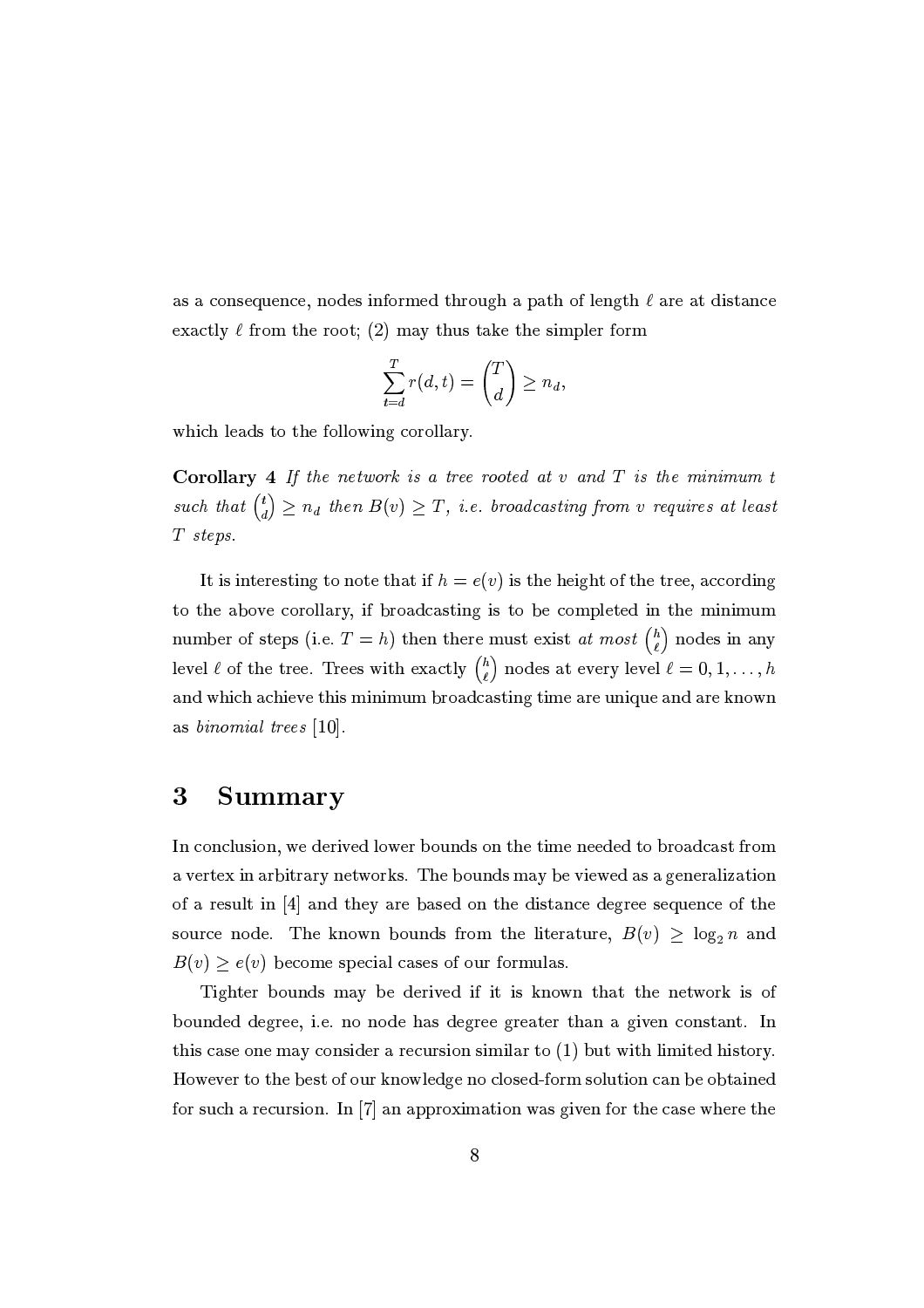maximum degree is four. The only other known result for bounded-degree graphs is due to J.-C. Bermond *et al* [5] and is based only on the number of nodes in the network.

# Acknowledgement

The authors would like to thank one of the anonymous referees whose comments improved substantially the presentation of the results.

# References

- 1. D. B. Gannon and J. van Rosendale, On the impact of communication complexity on the design of parallel numerical algorithms, IEEE Trans. Comput. C-33 (1984) 1180-1194.
- 2. S. L. Johnsson, Communication efficient basic linear algebra computations on hypercube architectures, J. Parallel Distrib. Comput. 4 (1987)  $133 - 172.$
- 3. S. M. Hedetniemi, S. T. Hedetniemi and A. L. Liestman, A survey of gossiping and broadcasting in communication networks, Networks 18  $(1988)$  319-349.
- 4. P. Fraigniaud and E. Lazard, Methods and problems of communication in usual networks, *Discrete Appl. Math.* 53 (1994) 79-133.
- 5. J. C. Bermond, P. Hell, A. L. Liestman and J. G. Peters, Broadcasting in bounded degree graphs, SIAM J. Discrete Math. 5 (1992) 10-24.
- 6. F. Buckley and F. Harary, *Distance in Graphs* (Addison Wesley, Reading, Mass., 1990).